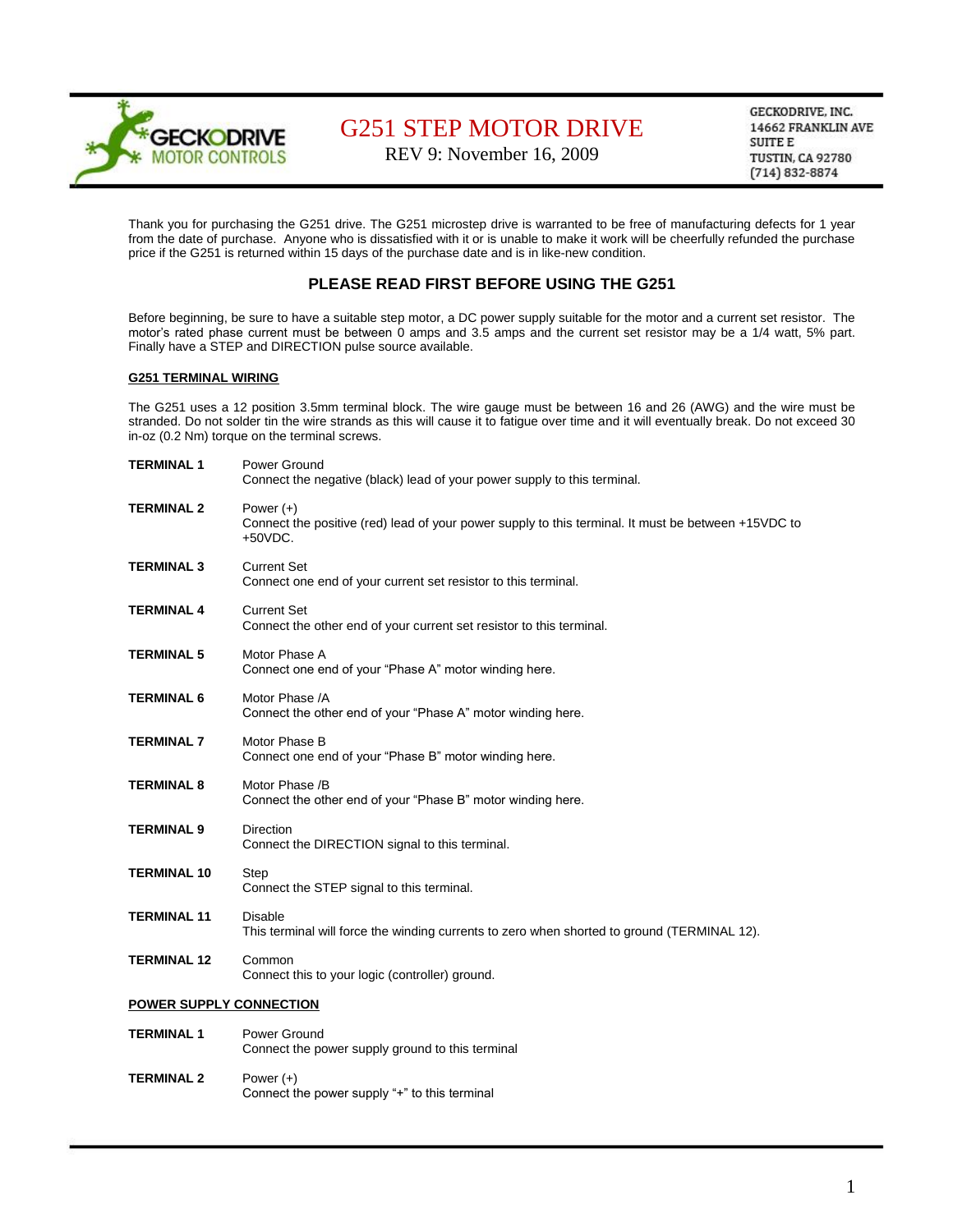

REV 9: November 16, 2009

GECKODRIVE, INC. 14662 FRANKLIN AVE SUITE E **TUSTIN, CA 92780**  $(714) 832 - 8874$ 

The power supply voltage must be between 15VDC and 50VDC. The maximum power supply current required is 67% of the motor's rated phase current. An unregulated power supply may be used as long as the voltage stays between the limits; keep the ripple voltage to 10% or less for best results.

**CAUTION!** Power supply voltage in excess of 50VDC will damage the G251.

**CAUTION!** Never put a switch on the DC side of the power supply! This will damage, if not destroy, your drive!

A very accurate calculation of power supply voltage is to find your motor's inductance, and put it into the following equation.

32 \* (√mH inductance) = Power Supply Voltage

If your motor has 2mH of inductance, the equation would look as follows.

 $32 * (\sqrt{2}) = 45.12V$ 

In the example above 45.12V is the maximum voltage for that specific motor; any voltage above this will create unnecessary heating and any voltage below that will get you proportionally less speed than you could otherwise get at 45.12V.

#### **CURRENT SET RESISTOR**

| <b>TERMINAL 3</b> | Current Set<br>Connect the current set resistor to this terminal.                  |
|-------------------|------------------------------------------------------------------------------------|
| <b>TERMINAL 4</b> | Current Set<br>Connect the other end of the current set resistor to this terminal. |

This input programs the G251's current output to the motor windings. The current set resistor is a linear calculation of 1K ohms of resistance for every amp of motor winding current. This means that a 2.3A per phase motor will require a 2.3K ohm resistor on terminals 3 and 4. If your motor is 3.5A or above you can leave these terminals open and the drive will self limit to 3.5A; however, you will lose the auto current reduction feature of the drive. If you require this feature then a 3.5K resistor should be put on the drive.

#### **MOTOR CONNECTION**

| <b>TERMINAL 5</b> | Phase A<br>Connect one motor winding to this terminal             |
|-------------------|-------------------------------------------------------------------|
| <b>TERMINAL 6</b> | Phase /A<br>Connect the other end of the winding to this terminal |
| <b>TERMINAL 7</b> | Phase B<br>Connect the other motor winding to this terminal       |
| <b>TERMINAL 8</b> | Phase /B<br>Connect the other end of the winding to this terminal |

Connect one motor winding to terminals 5 and 6. Connect the other winding to terminals 7 and 8. Turn the power supply off when connecting or disconnecting the motor. If the motor turns in the wrong direction, reverse the motor winding connections to terminals 5 and 6.

**CAUTION!** Do not short the motor leads to each other or to ground; damage will result to the G251.

4-wire, 6-wire and 8-wire motors may be used. When 6-wire motors are used, they may be connected in half winding or full winding. This is equivalent to an 8-wire motor connected in parallel or series. If a motor is connected in series or full winding, the motor's phase current rating is half of its parallel or unipolar rating. The choice depends on the high-speed performance required; a parallel-connected motor will provide twice the power of a series-connected motor at the same power supply voltage.

#### **STEP AND DIRECTION INPUTS**

**TERMINAL 9** Direction

Connect the DIRECTION line to this terminal.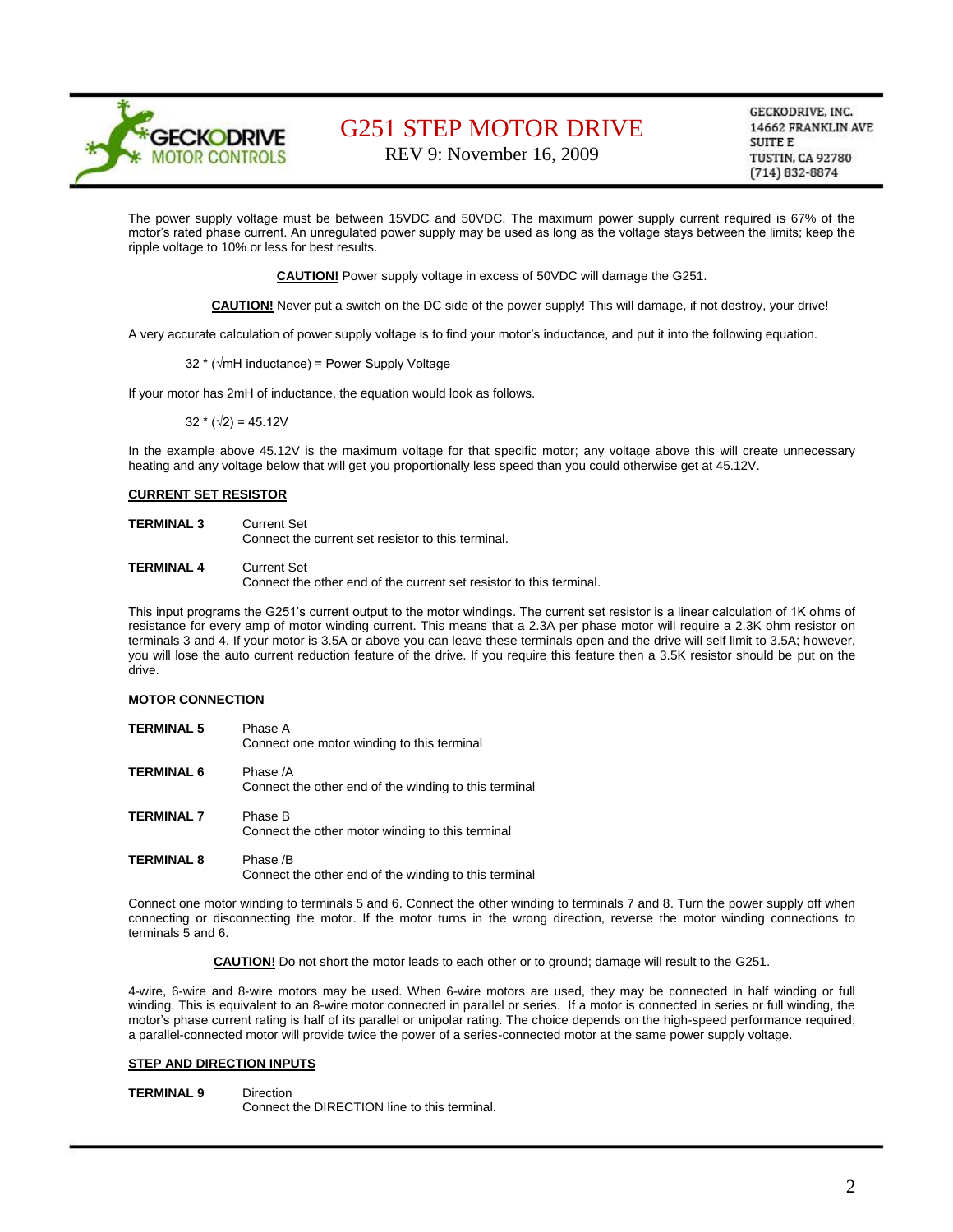

REV 9: November 16, 2009

GECKODRIVE, INC. 14662 FRANKLIN AVE SUITE E **TUSTIN, CA 92780**  $(714) 832 - 8874$ 

#### **TERMINAL 10** Step

Connect the STEP line to this terminal.

These terminals can be driven with 3.3V or 5V logic. If 3.3V logic is used then the input current is -1mA for logic "0" and zero for logic "1". If 5V logic is used then the input current is -1mA for "0" logic and 0.67mA for logic "1".

#### **DISABLE PIN**

#### **TERMINAL 11** Disable

This terminal will force the winding currents to zero when shorted to ground (TERMINAL 12).

Shorting this input to ground (terminals 11 to 12) forces winding currents to zero and stops all output switching activity. The G251 will continue totalizing step and direction inputs if any are sent. The power supply current drops to less than 15mA. The motor will return to its original position when the disable input is released if no step pulses have been sent and the motor has not been moved more than 2 full steps.

#### **COMMON PIN**

### **TERMINAL 12** Common

Connect this terminal to the controller signal ground

#### **HEATSINKING**

The G251 needs heatsinking for current settings greater than 3 amps. The case temperature (measured on the bottom plate) should not exceed 70 degrees C, and for best life should be kept to 50 degrees C or less. Use heatsink compound between the G251 and the heatsink.

**CAUTION!** Current settings above 3 Amps without a heatsink will result in damage to the G251.

The drive must be heatsinked to a piece of aluminum, preferably with fins and a fan to increase heat dissipation and surface area. Do not screw the drive directly to the door of your control cabinet, as this will typically not provide adequate heatsinking properties.

#### **ADJUSTING THE TRIMPOT**

This trimpot adjusts the motor for the smoothest possible low-speed operation. Set the motor speed to about 1/4 revolution per second, and then turn the trimpot until a distinct null is noted in the motor's vibration. This will result in the most even microstep placement for a given motor and power supply voltage.

#### **DISCLAIMER**

CERTAIN APPLICATIONS USING POWER PRODUCTS MAY INVOLVE POTENTIAL RISKS OF DEATH, PERSONAL INJURY OR SEVERE DAMAGE TO PROPERTY. GECKODRIVE INC. PRODUCTS ARE NOT DESIGNED, AUTHORIZED OR WARRANTED TO BE SUITABLE FOR USE IN LIFE-SUPPORT DEVICES OR OTHER CRITICAL APPLICATIONS. INCLUSION OF GECKODRIVE INC. PRODUCTS IN SUCH APPLICATIONS IS UNDERSTOOD TO BE FULLY AT THE PURCHASER'S OWN RISK.

In order to minimize risks associated with the purchaser's application, adequate design and operating safeguards must be provided by the purchaser to minimize inherent or procedural hazards. GECKODRIVE INC. assumes no liability for applications assistance or the purchaser's product design. GECKODRIVE INC. does not warrant or represent that any license, either express or implied, is granted under any patent right, copyright or other intellectual property right of GECKODRIVE INC.